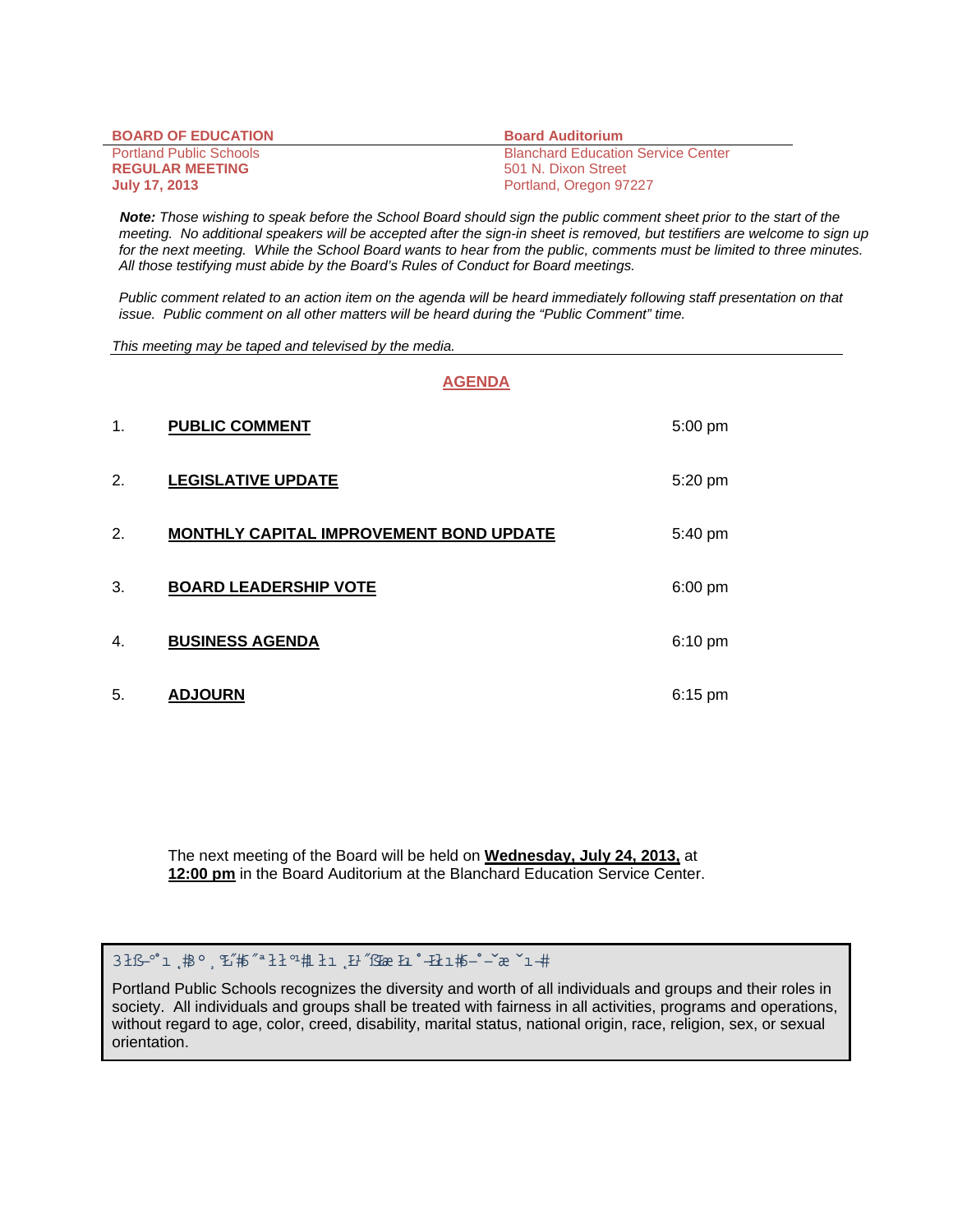

# **MEMORANDUM**

| Date:    | July 17, 2013                                                 |
|----------|---------------------------------------------------------------|
| To:      | Members of the Board of Education                             |
| From:    | Jim Owens, Executive Director, Office of School Modernization |
| Thru:    | C.J. Sylvester, Chief Operating Officer                       |
| Subject: | Bond Program Status - July 2013                               |
|          |                                                               |

In the November 2012 election, the voters approved a \$482M capital improvement bond for Portland Public Schools. The District's Office of School Modernization Staff have developed a set of performance measures to provide management information for the staff and reporting tools for the Bond Accountability Committee and the Board's oversight role. Performance metrics for the 2012 bond program are based on the Balanced Scorecard (BSC).

Attached is the BSC for the month of July 2013. Staff doesn't plan to present the BSC at the July 17th Board meeting. However, questions or comments from the Board are always welcome.

Staff will provide a brief program update and present the status of the summer 2013 Improvement Project. Following the presentation, the Board is welcome to ask any questions relating to these topics as well.

Additionally, included in the packet is a list of community conversations held as part of the Educational Facility Visioning and Education Specification process. The community conversations intentionally included segments of the community that have been historically under-represented. In total, 16 community conversations were held with more than 360 participants.

Lastly, included in the packet is an 'OSM Board Topics Schedule' outlining upcoming Board agenda items.

Attachment 1: Balanced Scorecard Report – June 2013 Attachment 2: List of Community Conversations Attachment 3: OSM Board Topics Schedule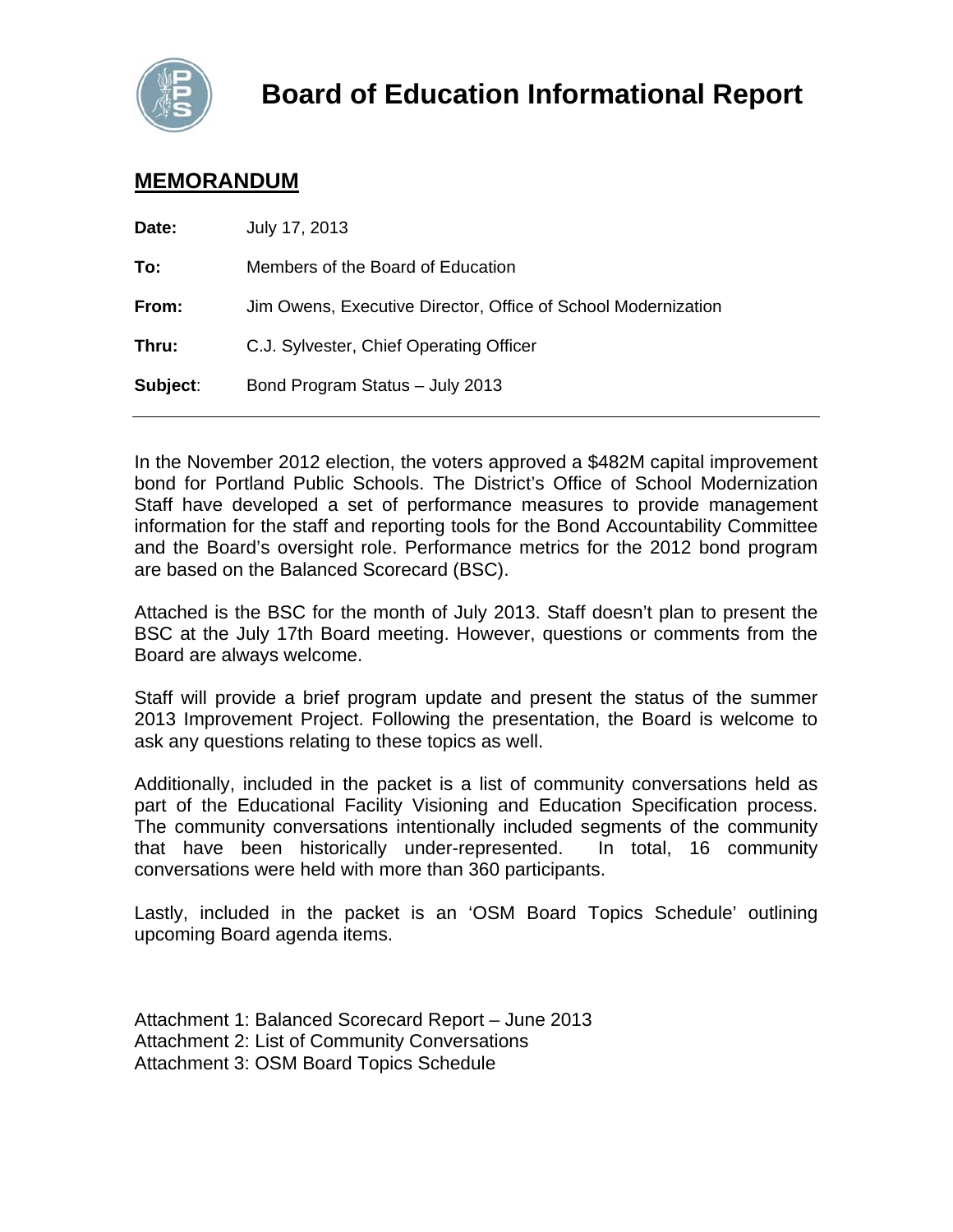# Attachment 1

 $\sim$ 

| <b>Narrative Comments:</b><br>1. Work continues at the five schools with Improvement Project 2013.<br>2. Design teams for FHS, RHS and Improvement Project 2014 are being<br>evaluated.<br>3. An RFP for design service for Faubion master planning is being<br>development. | Perspective<br>Perform<br><b>Budget</b><br><b>Color Key</b><br>Schedule<br>Good<br><b>Overall Perspective</b><br><b>Stakeholders</b><br>Concerns<br>Equity<br>Trouble<br>Average<br>2012 Bond Projects                                                                              |  |  |  |  |  |  |  |  |
|------------------------------------------------------------------------------------------------------------------------------------------------------------------------------------------------------------------------------------------------------------------------------|-------------------------------------------------------------------------------------------------------------------------------------------------------------------------------------------------------------------------------------------------------------------------------------|--|--|--|--|--|--|--|--|
| 4. Design Advisory Groups (DAGs) have been established for RHS and FHS.<br>The Faubion DAG invitations are being sent.<br>5. Solar roof feasibility studies have commenced for 10 sites. Staff is<br>coordinating with several potential funding partners.                   | rogram Costs<br>Improvements<br>2017<br>mprovements<br>Improvements<br><b>Improvements</b><br>2016<br>İmprovements<br>2015<br>Improvements<br>2013<br>mprovements<br>Roosevelt HS<br>Program<br>Contingency<br>Franklin HS<br>Faubion K8<br>Grant HS<br>2018<br><b>2019</b><br>2014 |  |  |  |  |  |  |  |  |
| <b>Overall Project Performance</b>                                                                                                                                                                                                                                           |                                                                                                                                                                                                                                                                                     |  |  |  |  |  |  |  |  |
| Budget<br>Perspective                                                                                                                                                                                                                                                        |                                                                                                                                                                                                                                                                                     |  |  |  |  |  |  |  |  |
| Schedule<br>Perspective                                                                                                                                                                                                                                                      |                                                                                                                                                                                                                                                                                     |  |  |  |  |  |  |  |  |
| <b>Stakeholders</b><br>Perspective                                                                                                                                                                                                                                           |                                                                                                                                                                                                                                                                                     |  |  |  |  |  |  |  |  |
| Equity<br>Perspective                                                                                                                                                                                                                                                        |                                                                                                                                                                                                                                                                                     |  |  |  |  |  |  |  |  |

 $\mathcal{L}^{\text{max}}_{\text{max}}$  and  $\mathcal{L}^{\text{max}}_{\text{max}}$ 

 $\mathcal{L}^{\text{max}}_{\text{max}}$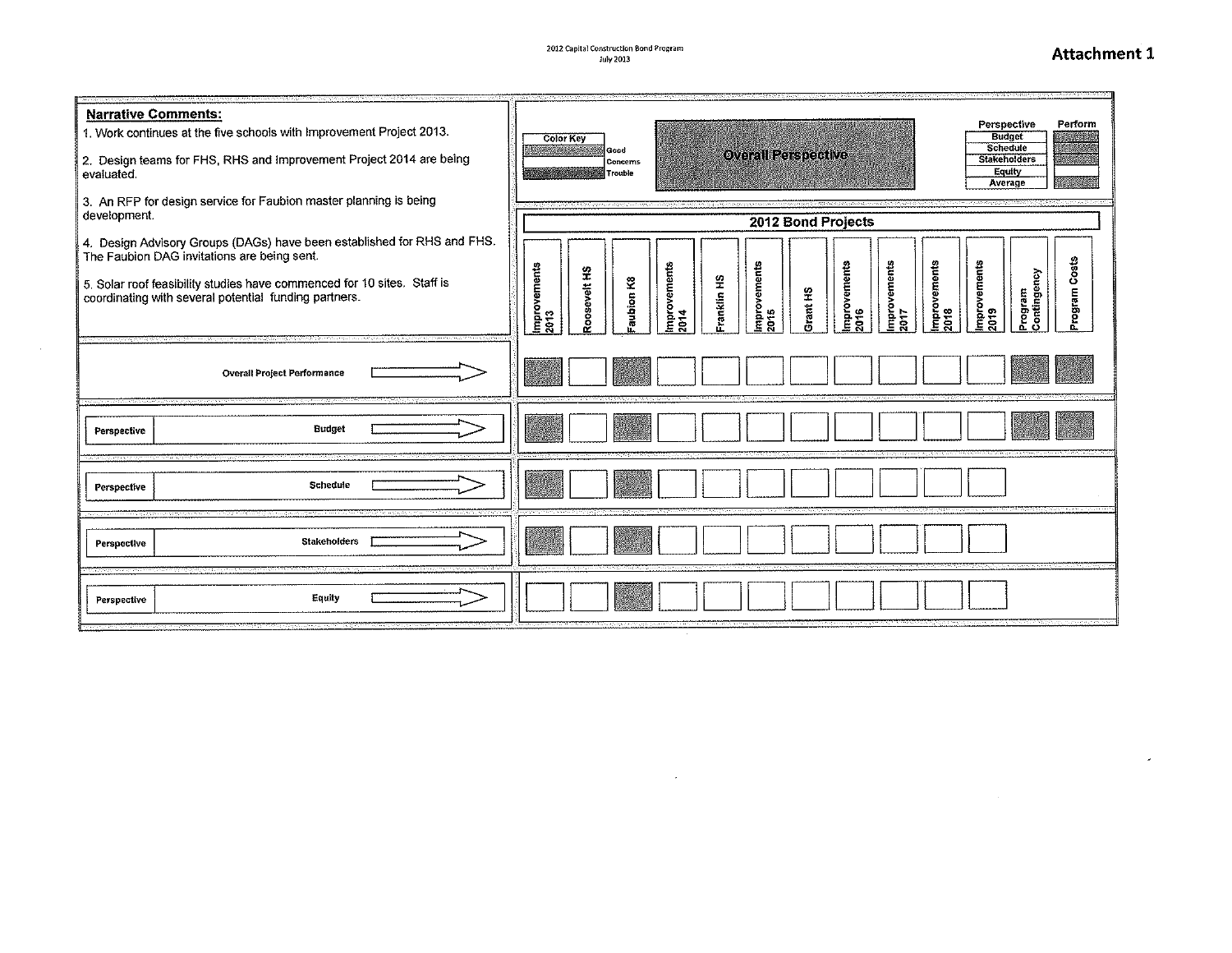**July 2013** 

 $\sim 10^{-1}$ 

r maara $\alpha$ a ( $\alpha$ 

| <b>Narrative Comments:</b><br>1. OSM & CFO are developing a financial reporting format. Expect staff will<br>present during the August updates to the Board.<br>2. OSM is currently reviewing options for allocating the \$45m "escalation<br>contingency" to active and upcoming projects.<br>3. The \$45m line of credit has been paid off.<br>4. \$1.9m of "additional revenue" has been added to bond projects, bringing | Strategic Obj<br>Perform<br><b>Color Key</b><br>А<br><b>Budget Perspective</b><br>в<br>Good<br>c<br>Concerns<br>D<br>Trouble<br>Average<br>2012 Bond Projects                                                                                                     |  |  |  |  |  |  |  |  |  |
|------------------------------------------------------------------------------------------------------------------------------------------------------------------------------------------------------------------------------------------------------------------------------------------------------------------------------------------------------------------------------------------------------------------------------|-------------------------------------------------------------------------------------------------------------------------------------------------------------------------------------------------------------------------------------------------------------------|--|--|--|--|--|--|--|--|--|
| the total current bond program amount to approximately \$483.9m.<br>5. Approximately \$22.8m remain in contingencies not allocated to projects<br>(including the \$20m board reserve).<br>Strategic                                                                                                                                                                                                                          | mprovements 2018<br>2019<br>2015<br>2016<br>mprovements 2013<br>mprovements 2014<br>2017<br>Program Costs<br>nprovements<br>mprovements<br>nprovements<br>mprovements<br>oosevelt <sub>HS</sub><br>Program<br>Contingency<br>Franklin HS<br>aubion K8<br>Grant HS |  |  |  |  |  |  |  |  |  |
| <b>Performance Targets</b><br><b>Performance Measures</b><br><b>Objectives</b><br><b>Objective A</b><br>> 15% Contingency Available<br>Initial Cost Estimate of Approved Scope<br>$\overline{1}$<br>Project Budget and<br>Within Budgeted Amount<br>Master Plan<br>$\overline{a}$<br>Scope Aligned<br>Within Budgeted Amount<br>Objective B<br>3 Projected Total P & D Costs<br>Planning & Design                            |                                                                                                                                                                                                                                                                   |  |  |  |  |  |  |  |  |  |
| Costs within<br>Budget<br>Objective C<br>Construction Cost Award Price or GMP<br>90% of Construction Budget<br><b>Construction Costs</b><br>4<br>within Budget<br>Construction Cost Current Estimate<br>Per Schedule<br>5                                                                                                                                                                                                    |                                                                                                                                                                                                                                                                   |  |  |  |  |  |  |  |  |  |
| Objective D<br>Total Project Costs Within Budgeted Amount<br>Per Schedule<br>Project within<br>6<br>Budget                                                                                                                                                                                                                                                                                                                   |                                                                                                                                                                                                                                                                   |  |  |  |  |  |  |  |  |  |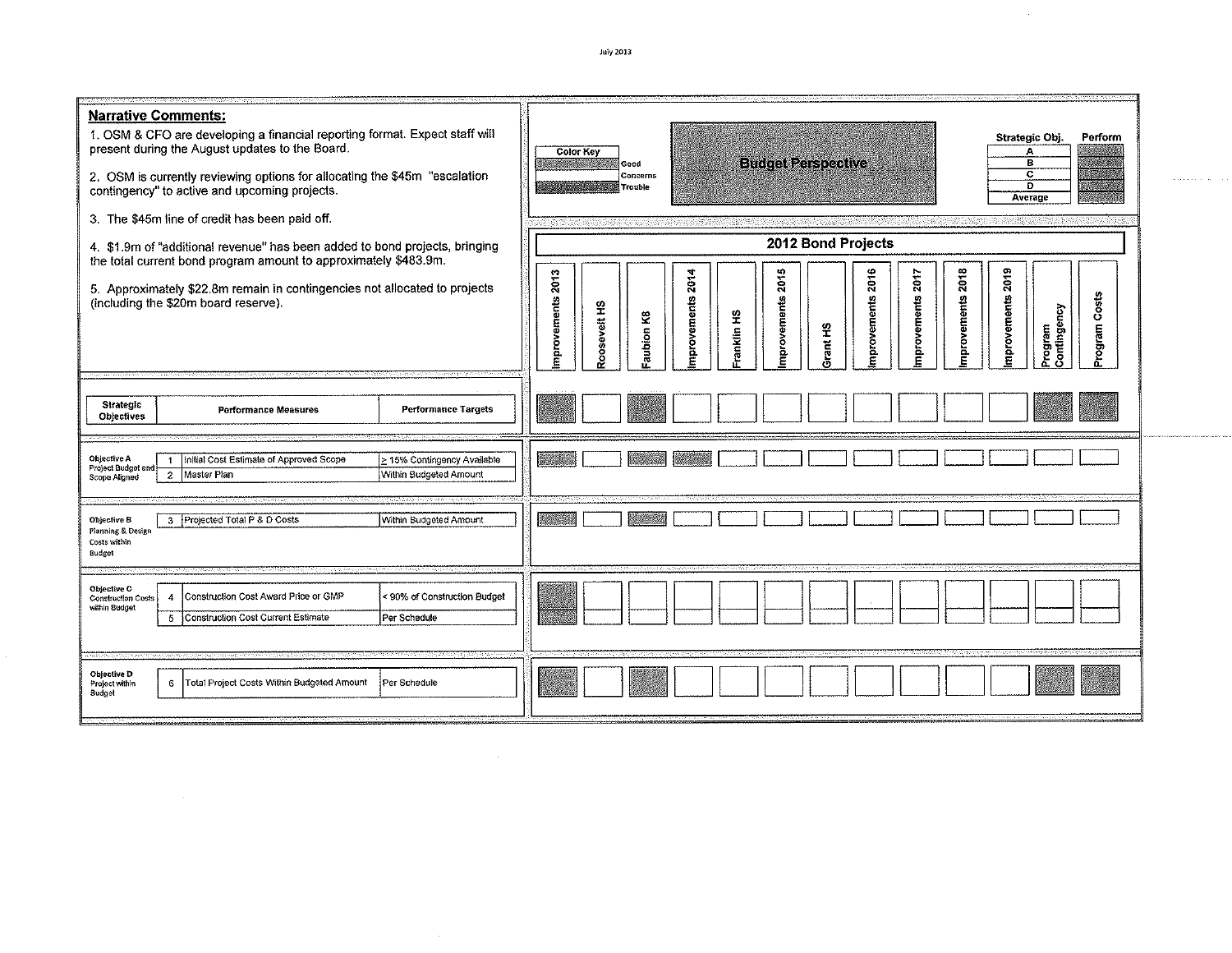| <b>Narrative Comments:</b>                                               |                                                                      | 1. Improvement Project 2013 construction phase has begun. All four general<br>contractors have mobilized and commenced work.                                                                                                                                             |                                                                                                                  | <b>Color Key</b>                                                        |             | Good      |                  |             |             |                                           |             |                  |                  |                  | Strategic Obj.<br>А<br>в | Perform |
|--------------------------------------------------------------------------|----------------------------------------------------------------------|--------------------------------------------------------------------------------------------------------------------------------------------------------------------------------------------------------------------------------------------------------------------------|------------------------------------------------------------------------------------------------------------------|-------------------------------------------------------------------------|-------------|-----------|------------------|-------------|-------------|-------------------------------------------|-------------|------------------|------------------|------------------|--------------------------|---------|
| August 7 Board Meeting.                                                  |                                                                      | 2. Improvements 2014 proposals for design services have been received and<br>are being reviewed. Recommendation for contract award is expected at the                                                                                                                    |                                                                                                                  | <b>Schedule Perspective</b><br>c<br>Concerns<br>D<br>Trouble<br>Average |             |           |                  |             |             |                                           |             |                  |                  |                  |                          |         |
|                                                                          |                                                                      | 3. Design services proposal for FHS, RHS and Improvement Project 2014 have<br>been received and are currently being reviewed. Recommendation for contract<br>awards are expected at the July 24 Board Meeting (FHS and RHS) and the<br>August 7 Board Meeting (IP 2014). |                                                                                                                  | 2013                                                                    |             |           |                  |             | 2015        | 2012 Bond Projects                        | 2016        |                  |                  |                  |                          |         |
|                                                                          |                                                                      | 4. Site construction for the modular classroom building at Faubion has begun.<br>The 2-classroom building will be placed in mid-July.<br>5. The program schedule has moved from 'draft baseline' to 'baseline'.                                                          |                                                                                                                  | improvements                                                            | cosevelt HS | autoin K8 | mprovements 2014 | Franklin HS | mprovements | <b>GH</b> trant                           | mprovements | mprovements 2017 | mprovements 2018 | mprovements 2019 |                          |         |
|                                                                          |                                                                      |                                                                                                                                                                                                                                                                          |                                                                                                                  |                                                                         |             |           |                  |             |             |                                           |             |                  |                  |                  |                          |         |
| Strategic<br>Objectives                                                  |                                                                      | Performance Measures                                                                                                                                                                                                                                                     | <b>Performance Targets</b>                                                                                       |                                                                         |             |           |                  |             |             |                                           |             |                  |                  |                  |                          |         |
| Objective A<br>Establish Schedule<br><b>Target &amp; Strategy</b>        | -1<br>$\overline{2}$<br>3                                            | Occupancy Date Goal Established<br>Project Execution Strategy Developed<br>Overall Project Schedule Established                                                                                                                                                          |                                                                                                                  |                                                                         |             |           |                  |             |             |                                           |             |                  |                  |                  |                          |         |
| Objective B<br>Planning,<br>Permitting &<br>Design Phases on<br>Schedule | $\pmb{\mathcal{L}}$<br>5<br>$\mathfrak{S}$<br>$\mathbf{7}$<br>8<br>9 | Design Contract Award<br>Schematic Design Completed<br>Design Development Completed<br>Land Use Permit Approved<br>Construction Contract Documents<br><b>Building Permit Approved</b>                                                                                    | Green = < 0 weeks impact on<br>scheduled design completion<br>date. Yellow = 0 - 4 weeks;<br>Red > 4 weeks       |                                                                         |             |           |                  |             |             |                                           |             |                  |                  |                  |                          |         |
| Objective C<br>Construction on<br>Schedule                               | 10<br>11<br>12 <sub>2</sub>                                          | Prime Contract Notice to Proceed<br><b>Construction Started</b><br>Substantial Completion Date                                                                                                                                                                           | Green = < 0 weeks impact on<br>scheduled construction<br>completion date. Yellow = 0 - 4<br>weeks; Red > 4 weeks |                                                                         |             |           |                  |             |             |                                           |             |                  |                  |                  |                          |         |
|                                                                          |                                                                      |                                                                                                                                                                                                                                                                          |                                                                                                                  |                                                                         |             |           |                  |             |             |                                           |             |                  |                  |                  |                          |         |
| Objective D<br>Meet Occupancy.<br>Completion<br>Schedule Target          |                                                                      | 13 FF&E Ordered<br>14   FF&E Delivered and Installed                                                                                                                                                                                                                     | Same as Objective C                                                                                              |                                                                         |             |           |                  |             |             |                                           |             |                  |                  |                  |                          |         |
|                                                                          |                                                                      | 15 Projected Occupancy Date                                                                                                                                                                                                                                              | Green = < 0 weeks impact on<br>scheduled date. Yellow = $0.4$<br>weeks; Red > 4 weeks                            |                                                                         |             |           |                  |             | 09/15       | <b>Projected Occupancy Dates</b><br>09/19 | 09/16       | 09/17            | 09/18            |                  |                          |         |
|                                                                          |                                                                      |                                                                                                                                                                                                                                                                          |                                                                                                                  | 09/13                                                                   | 09/17       | 09/17     | 09/14            | 09/17       |             |                                           |             |                  |                  |                  |                          |         |

 $\mathcal{L}^{\text{max}}_{\text{max}}$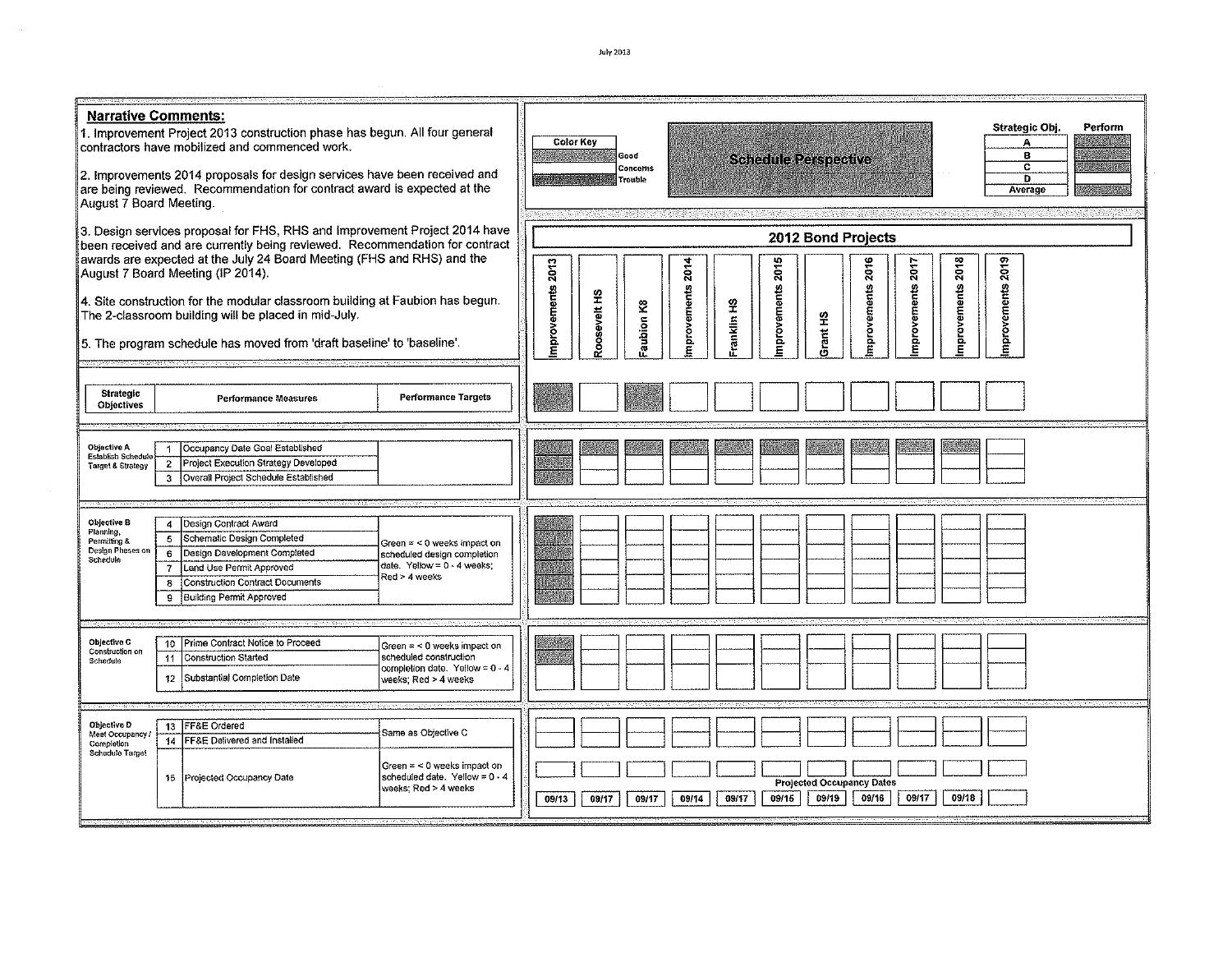**Narrative Comments:** Strategic Obj. erformant Color Key 1. Design Advisory Groups (DAG) for RHS & FHS have begun meeting.<br>Stakeholder surveys will be provided to DAG members for their input. А Good Ē **Stakeholder Perspective** Concerns  $\overline{\mathbf{c}}$ **Frouble** Average 2. Feedback from the Principals at all six 'Improvement 2013' schools has been received for design phase. 2012 Bond Projects **Improvements**<br>2013 Improvements<br>2018 İmprovements<br>2019 provements provements nprovements provements Roosevelt HS anklin<sub>HS</sub>  $\mathbf{g}$ aubion i Grant HS 015 54 016 Ξ Strategic **Performance Targets Performance Measures** Objectives 1 | Project Scope Meets Educational Needs<br>2 | Design Meets Educational Needs<br>3 | Construction Meets Educational Needs Objective A<br>Meets Educational<br>Needs Green: Rating of  $\geq 4.0$  (1 - 5<br>scale) Yellow; 3.0 - 4.0; Red: <  $3.0$ Objective B<br>Meets 4 Project Scope Meets Maint. / Facility Needs Green: Rating of  $\geq 4.0$  (1 - 5 5 Design Meets Maint. / Facility Needs scale) Yellow: 3.0 - 4.0, Red: < Maintenance / 6 Construction Meets Maint. / Facility Needs 13.0 Facility Needs 7 Project Scope Meets DAG Needs<br>8 Design Meets DAG Needs Objective C Green: Rating of ≥ 4.0 (1 - 5 Design Advisory<br>Group (DAG)<br>Needs scale) Yellow: 3.0 - 4.0, Red: < 9 Construction Meets DAG Needs 3.0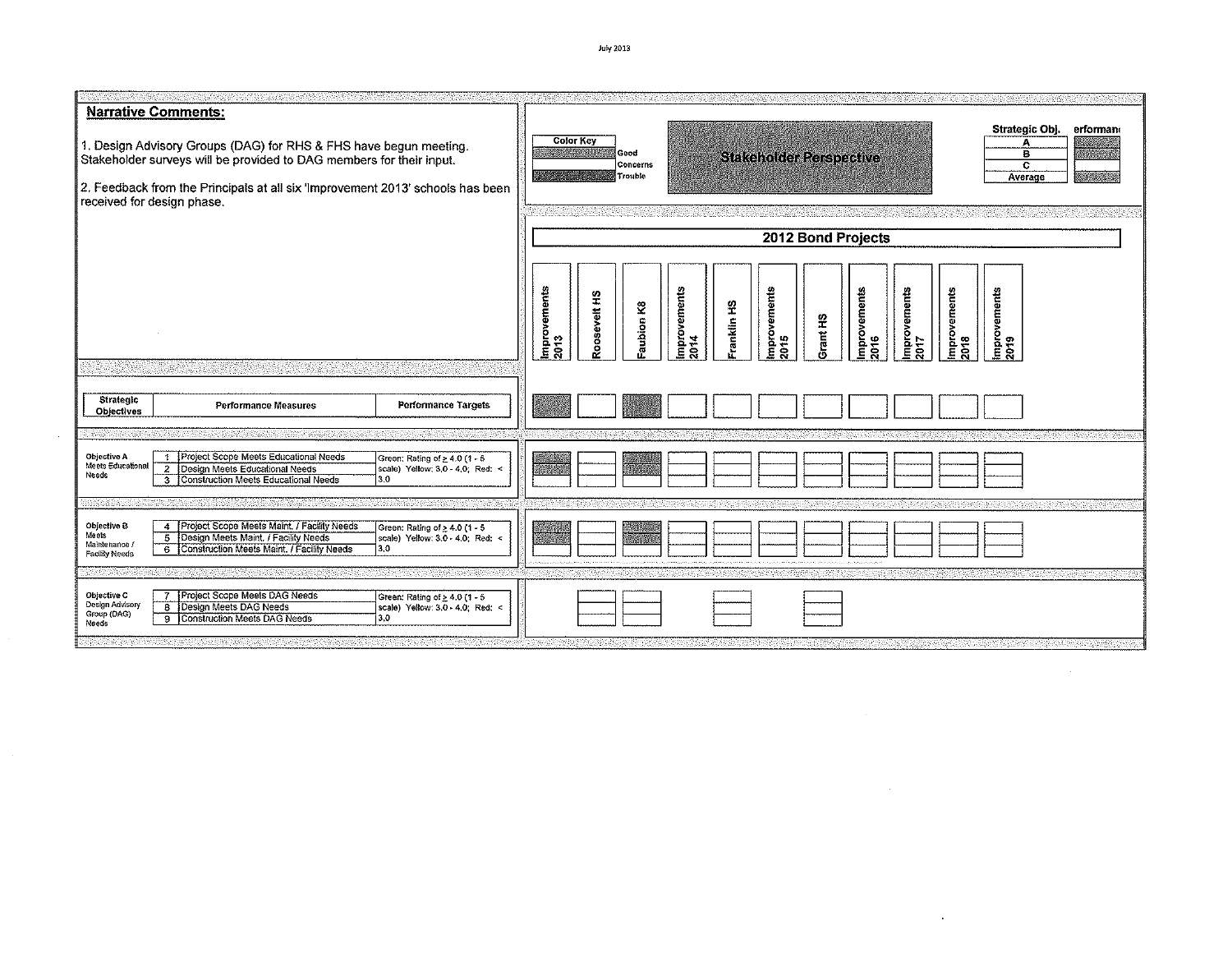July 2013

| <b>Narrative Comments:</b><br>1. Overall bond program MWESB participation at 14%.<br>2. All contractors are registering on BizConnect to engage students.                                                                                                                                                                                         |  | Strategic Obj.<br>Perform<br>Α<br><b>Color Key</b><br>в<br>Good<br><b>Equity Perspective</b><br>$\overline{\mathbf{c}}$<br>Concerns<br>Average<br>Trouble                                                                                |  |  |  |  |  |  |
|---------------------------------------------------------------------------------------------------------------------------------------------------------------------------------------------------------------------------------------------------------------------------------------------------------------------------------------------------|--|------------------------------------------------------------------------------------------------------------------------------------------------------------------------------------------------------------------------------------------|--|--|--|--|--|--|
|                                                                                                                                                                                                                                                                                                                                                   |  | 2012 Bond Projects                                                                                                                                                                                                                       |  |  |  |  |  |  |
|                                                                                                                                                                                                                                                                                                                                                   |  | mprovements<br>Improvements<br>2019<br>mprovements<br>Improvements<br>2017<br><b>Improvements</b><br>2015<br>Improvements<br>2014<br>Improvements<br>2013<br>Roosevelt HS<br>Franklin HS<br>Faubion K8<br><b>GH</b> hard<br>2018<br>2016 |  |  |  |  |  |  |
| Strategic<br><b>Performance Targets</b><br>Performance Measures<br><b>Objectives</b>                                                                                                                                                                                                                                                              |  |                                                                                                                                                                                                                                          |  |  |  |  |  |  |
|                                                                                                                                                                                                                                                                                                                                                   |  |                                                                                                                                                                                                                                          |  |  |  |  |  |  |
| Project objectives established<br>Objective A<br>Consultants - % of payments made to MWESB Green: MWESB >18% Yellow:<br>Meets Aspirational<br>$\mathbf{2}$<br>MWESB<br>MWESB >10%; Red: MWESB<br>owned<br>Contractors - % of payments made to MWESB <10%<br>$\mathbf{3}$<br>owned                                                                 |  |                                                                                                                                                                                                                                          |  |  |  |  |  |  |
|                                                                                                                                                                                                                                                                                                                                                   |  |                                                                                                                                                                                                                                          |  |  |  |  |  |  |
| Green; participation >20%<br>Objective B<br>Project objectives established >\$200k contracts<br>4<br>apprenticable trade<br>Yellow; participation >10%;<br>participation<br>5 Contractors % of labor hours/apprenticable tradd Red: participation <10%                                                                                            |  |                                                                                                                                                                                                                                          |  |  |  |  |  |  |
|                                                                                                                                                                                                                                                                                                                                                   |  |                                                                                                                                                                                                                                          |  |  |  |  |  |  |
| Green: 100% registered in<br>Objective C<br>Project objectives established >\$100k contracts<br>6<br>Meets student<br>BizConnect Yellow: >80% firms<br>participation<br>registered in BizConnect; Red:<br>Consultants student participation<br>$\overline{7}$<br><80% firms registered in<br>Contractors student participation<br>BizConnect<br>8 |  |                                                                                                                                                                                                                                          |  |  |  |  |  |  |
|                                                                                                                                                                                                                                                                                                                                                   |  |                                                                                                                                                                                                                                          |  |  |  |  |  |  |

 $\sim 10^{11}$  km s  $^{-1}$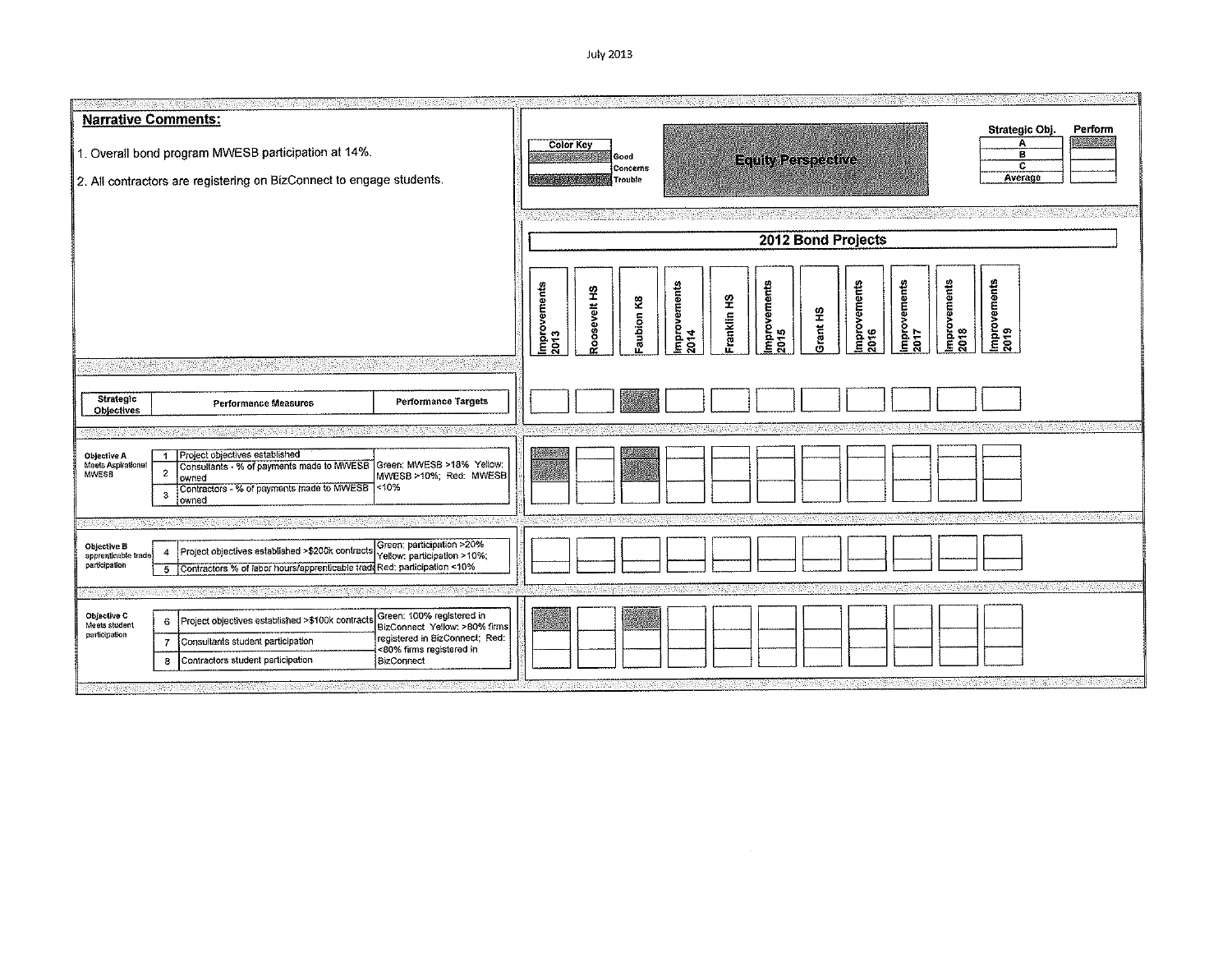

**PORTLAND PUBLIC SCHOOLS**

# **Community Conversations as part of Facilities Visioning Process**

- 1. Immigrant Community (Migrant Parent Advisory Committee)
- 2. African‐American Community (Black Parent Initiative)
- 3. Native American Community (NAYA)
- 4. Futurists
- 5. PPS Administrators of Color
- 6. PPS Reconnection Center
- 7. PPS Faubion first Graders
- 8. PPS Operations staff
- 9. Parent / Education advocates
- 10. PPS Office of Schools staff
- 11. Asian / Asian Island Parent Community
- 12. PPS high school students
- 13. Special Interest Groups
	- a. (Special Education Parent Advisory Committee)
	- b. (NW Down Syndrome Association )
- 14. Latino Community
	- a. (Equippo)
	- b. (Latino Network)

(group in parentheses convened meeting)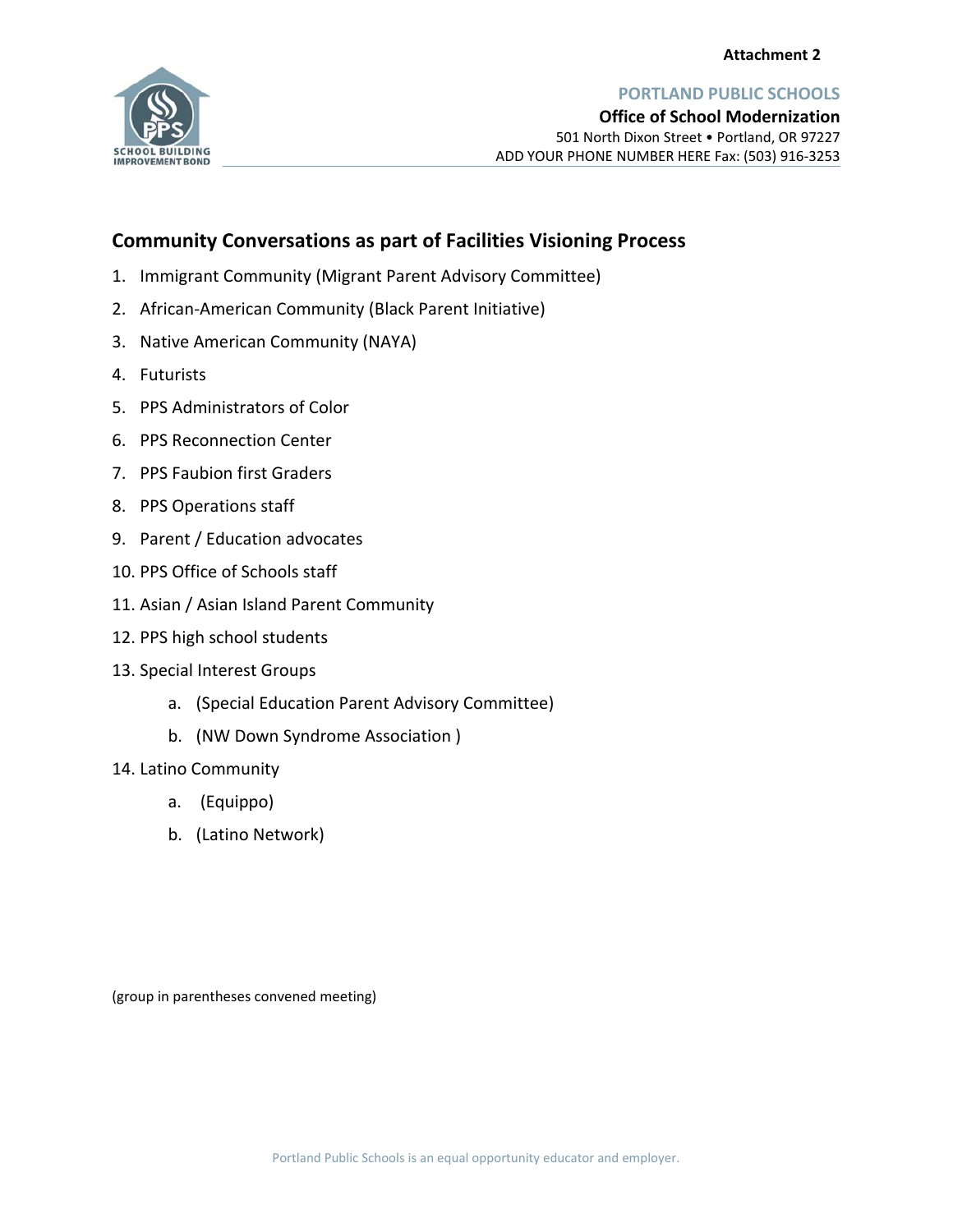

# OSM Board Topics Schedule

|                | Agenda Item                                                                            | <b>Board Action</b>                  |
|----------------|----------------------------------------------------------------------------------------|--------------------------------------|
| Wednesday 7/17 |                                                                                        |                                      |
|                | Monthly OSM update                                                                     | n/a                                  |
| Wednesday 7/24 |                                                                                        |                                      |
|                | Contract award recommendations for FHS & RHS A/E teams Contract Award (consent agenda) |                                      |
| Wednesday 8/7  |                                                                                        |                                      |
|                | BAC quarterly update                                                                   | n/a                                  |
|                | Edspec facilities "vision" draft resolution                                            | n/a                                  |
|                | Contract award recommendations for IP14 A/E teams                                      | Contract Award (consent agenda)      |
| Wednesday 8/21 |                                                                                        |                                      |
|                | Monthly OSM update                                                                     | n/a                                  |
|                | <b>Faubion Pre-Development Agreement</b>                                               | Adopt Pre-Dev Agreement              |
|                | Edspec "vision" resolution adoption                                                    | <b>Adopt Vision Document</b>         |
|                | Approval of Procurement Exception to allow use of CM/GC<br>project delivery method     | Approval of Procurement Exception    |
|                | Contract award recommendation for Faubion Master<br>Planning                           | Contract Award (consent agenda)      |
| Wednesday 9/11 |                                                                                        |                                      |
|                | Education Specifications 'phase 2' document draft<br>Resolution                        | n/a                                  |
| Wednesday 9/18 |                                                                                        |                                      |
|                | Education Specifications 'phase 2' document resolution<br>adoption                     | <b>Adopt Education Specification</b> |
| Tuesday 9/24   |                                                                                        |                                      |
|                | Monthly OSM update                                                                     | n/a                                  |
|                | Wednesday 10/23                                                                        |                                      |
|                | Monthly OSM update                                                                     | n/a                                  |
|                | Wednesday 11/20                                                                        |                                      |
|                | Monthly OSM update                                                                     | n/a                                  |
|                | FHS & RHS master plans                                                                 | <b>Approve Master Plans</b>          |
|                | Wednesday 12/18                                                                        |                                      |
|                | Monthly OSM update                                                                     | n/a                                  |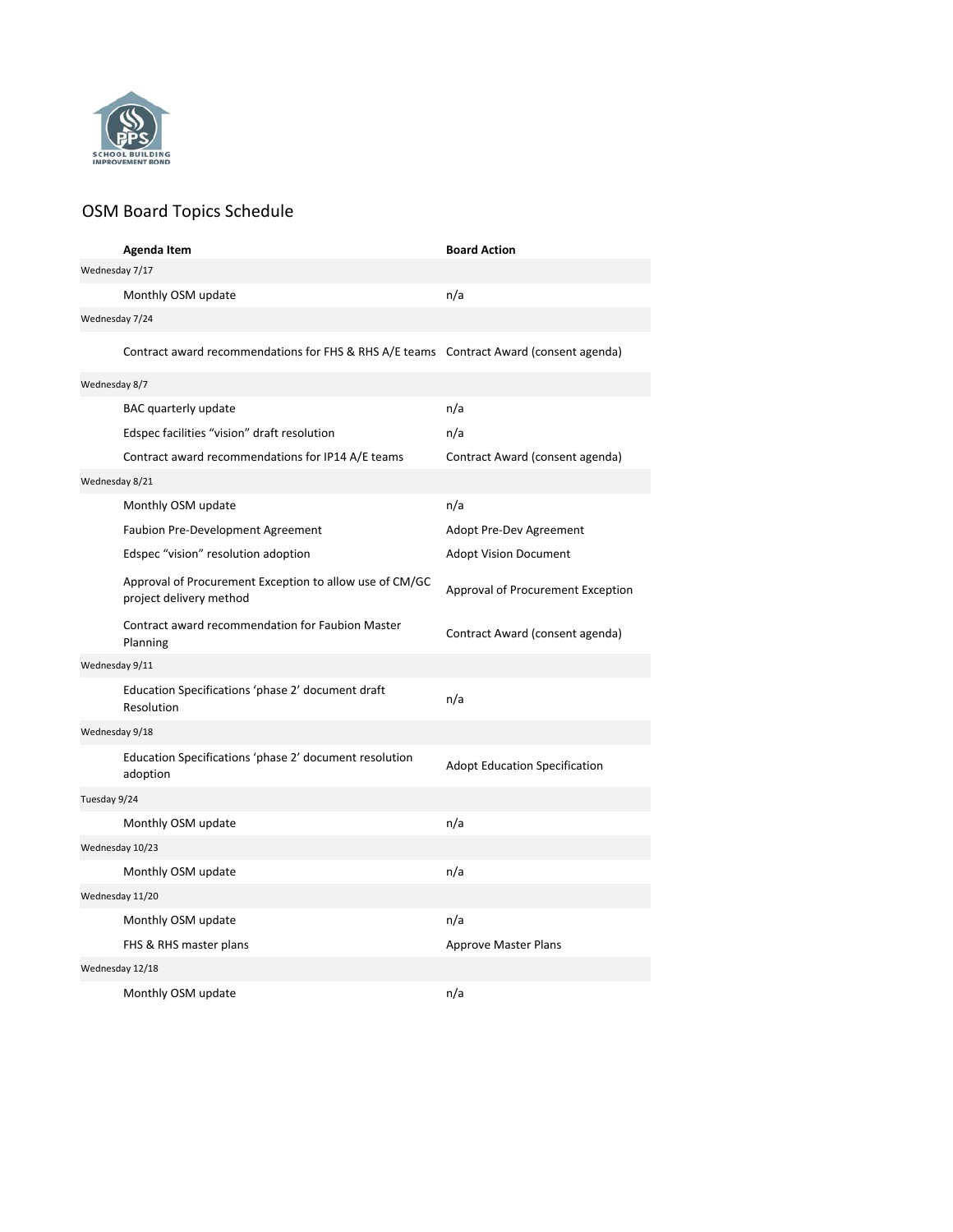### **Attachment 3**

# 7/17/2013

**Information Provided**

Board Memo & Balanced Scorecard

Staff Report

BAC Report

Staff Presentation & Draft Resolution Staff Report (if necessary)

Board Memo & Balanced Scorecard

Staff Report & Resolution

Staff Report & Resolution

Staff Report & Resolution

n/a

Staff Presentation & Draft Resolution

Staff Report & Resolution

Board Memo & Balanced Scorecard

Board Memo & Balanced Scorecard

Board Memo & Balanced Scorecard

Staff Report & Resolution

Board Memo & Balanced Scorecard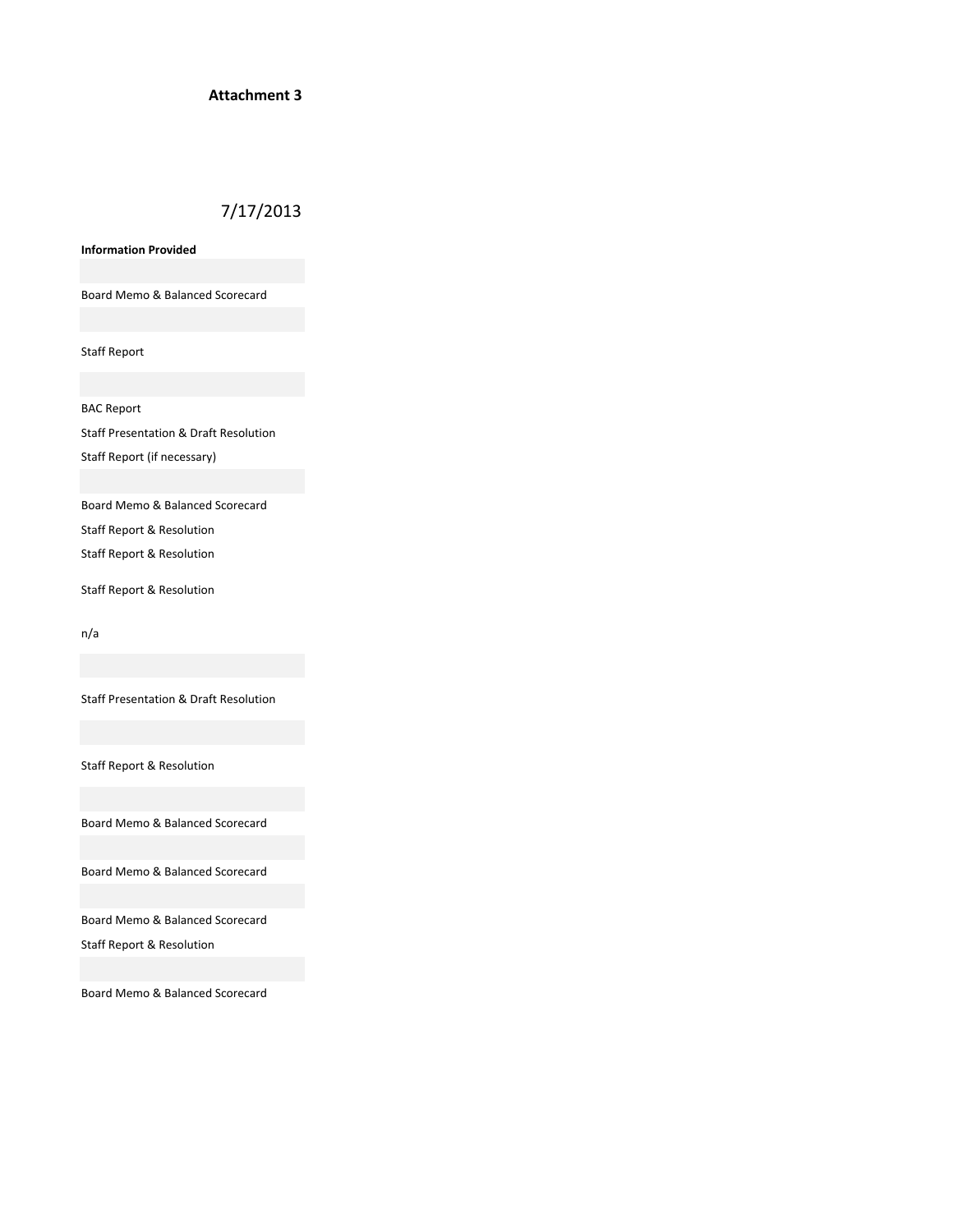## BOARD OF EDUCATION SCHOOL DISTRICT NO. 1J, MULTNOMAH COUNTY, OREGON

## INDEX TO THE AGENDA REGULAR MEETING

# July 17, 2013

**Board Board** Action<br>Number Number Page

## **Personnel**

| 4776 |  |
|------|--|
| 4777 |  |
| 4778 |  |

# Purchases, Bids, Contracts

| 4779 |  |
|------|--|
| 4780 |  |

# Other Matters Requiring Board Approval

| 4781 | Resolution amending Resolution No. 4775 to Clarify Intent to Make FY 2013/14 Appropriations for |  |
|------|-------------------------------------------------------------------------------------------------|--|
|      |                                                                                                 |  |
| 4782 |                                                                                                 |  |
| 4783 |                                                                                                 |  |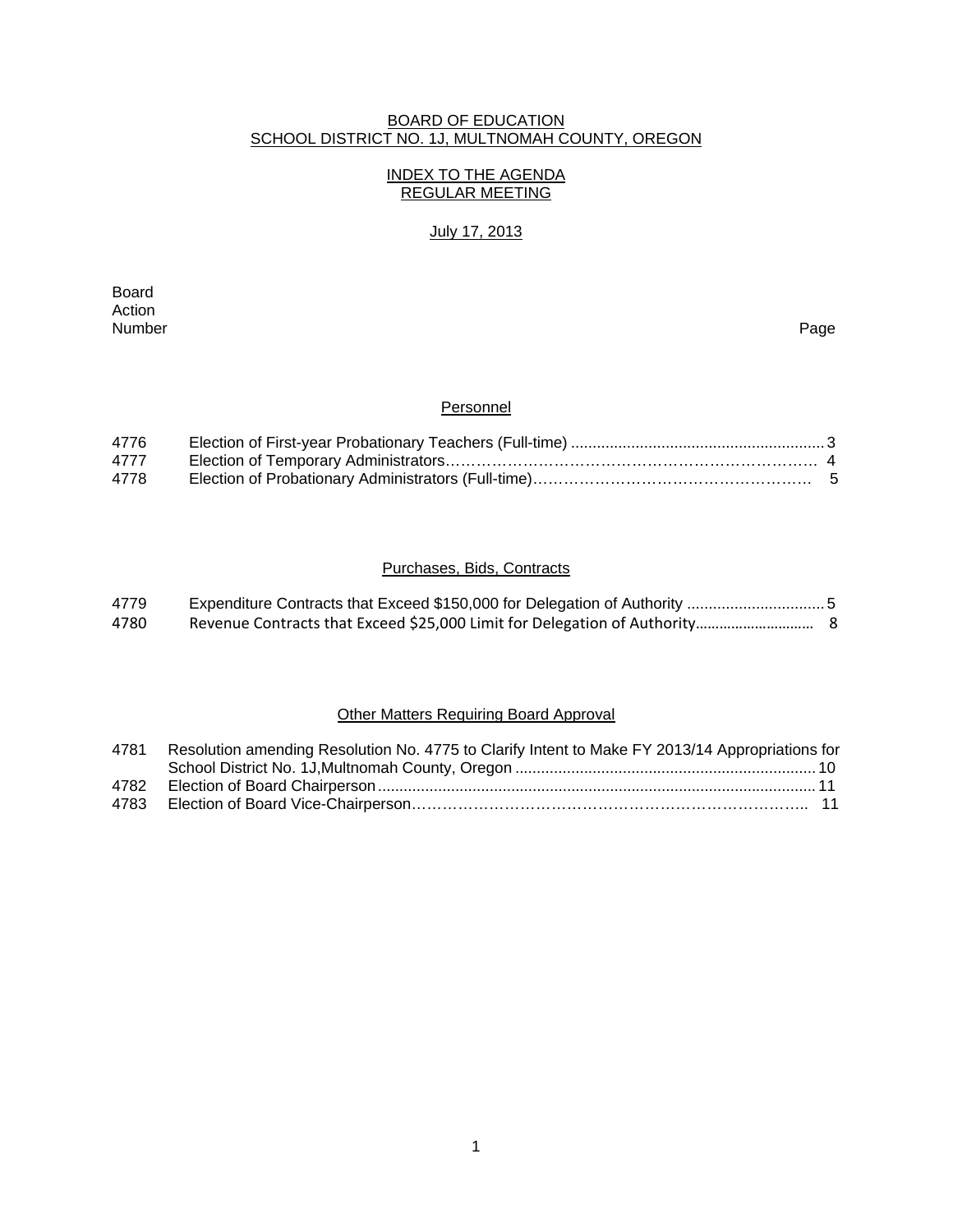# **Personnel**

The Superintendent RECOMMENDS adoption of the following item:

Numbers 4776, 4777, and 4778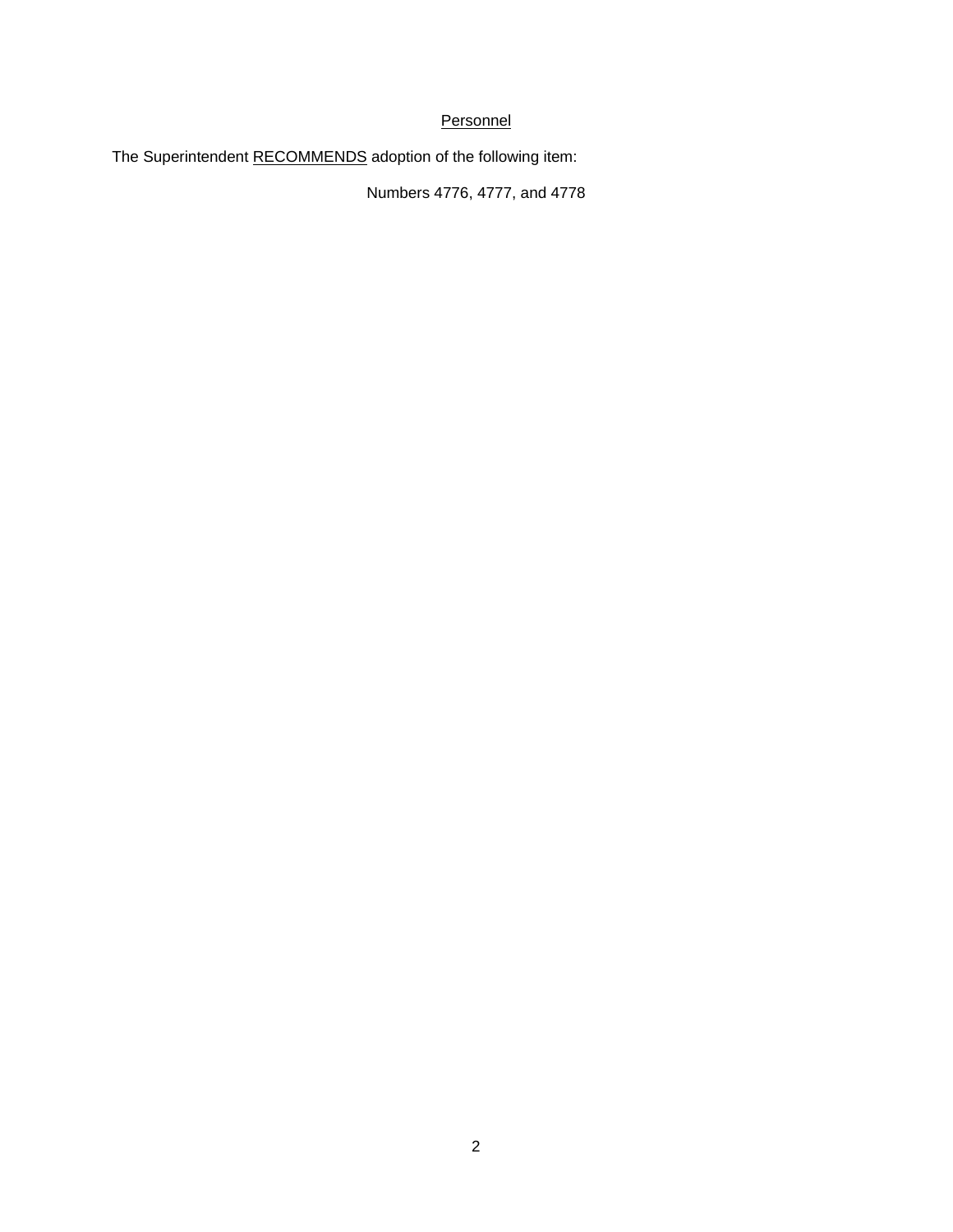#### Election of First-year Probationary Teachers (Full-time)

## **RECITAL**

On the advice of the Chief Human Resources Officer, the Superintendent recommends that the teacher listed below be elected as a First-year Probationary Teacher.

### **RESOLUTION**

The Board of Education accepts the Superintendent's recommendation, and by this resolution hereby elects as First-year Probationary Teachers for the school year 2013-14 the following persons, subject to the employment terms and conditions set out in the standard form contract approved by legal counsel for the District and to be placed on the applicable Salary Guide that now exists or is hereafter amended:

*Full-time*

| <b>First</b> | Last   | חו     |
|--------------|--------|--------|
| Rachel       | Kvriss | 014966 |

*S. Murray*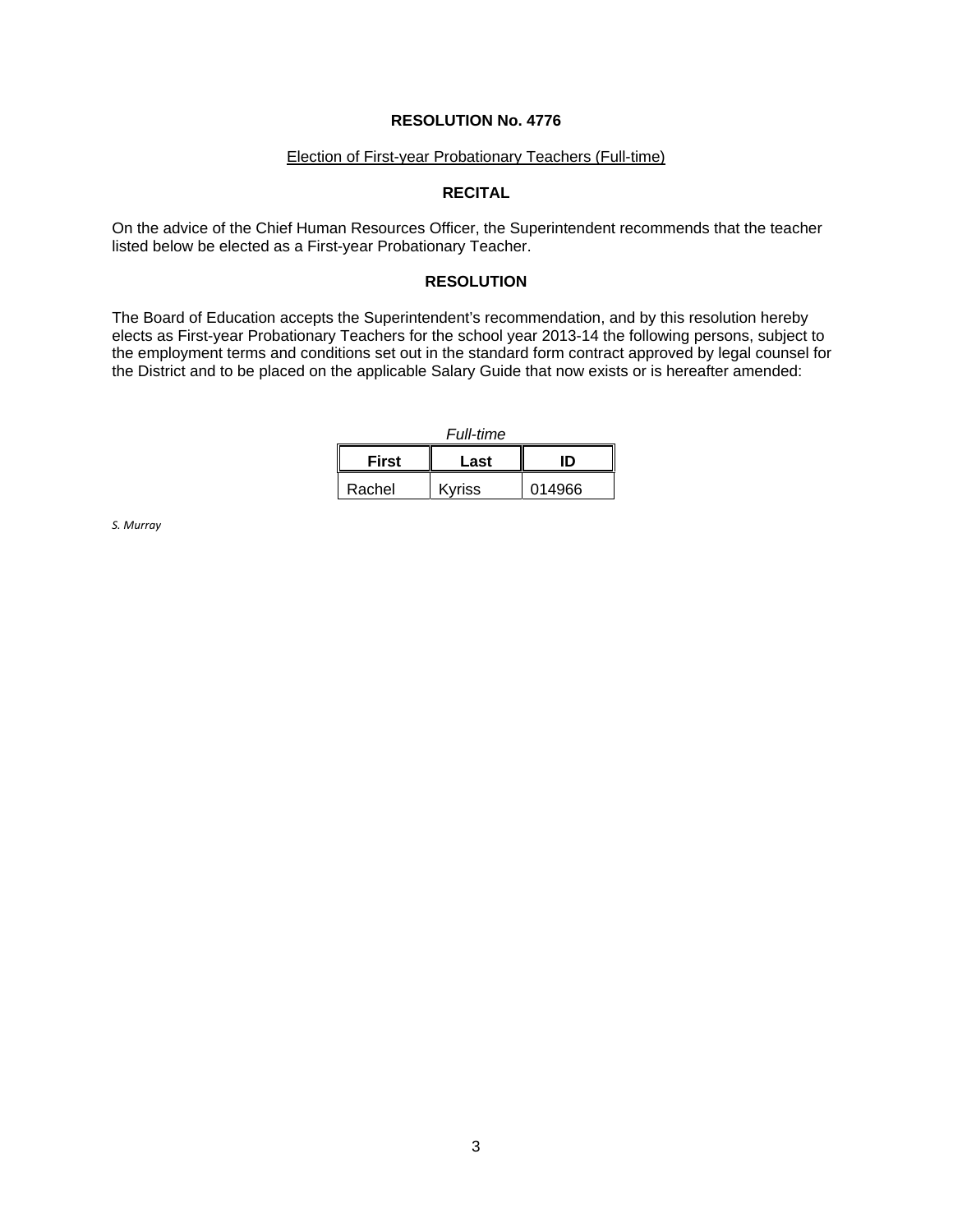#### Election of Temporary Administrators

### **RECITAL**

The following persons have served or will serve in administrative positions with the District, and the Superintendent recommends them to the Board of Education ("Board") for election as Temporary Administrators.

## **RESOLUTION**

The Board accepts the Superintendent's recommendation and by this resolution hereby elects as Temporary Administrators for the school year 2013-14 the following persons, according to the employment terms and conditions set out in the standard District contract, with all to be placed on the applicable Salary Guide that now exists or is hereafter amended:

| <b>First</b> | Last    |        |  |
|--------------|---------|--------|--|
| Robert       | Stewart | 008548 |  |

*S. Murray*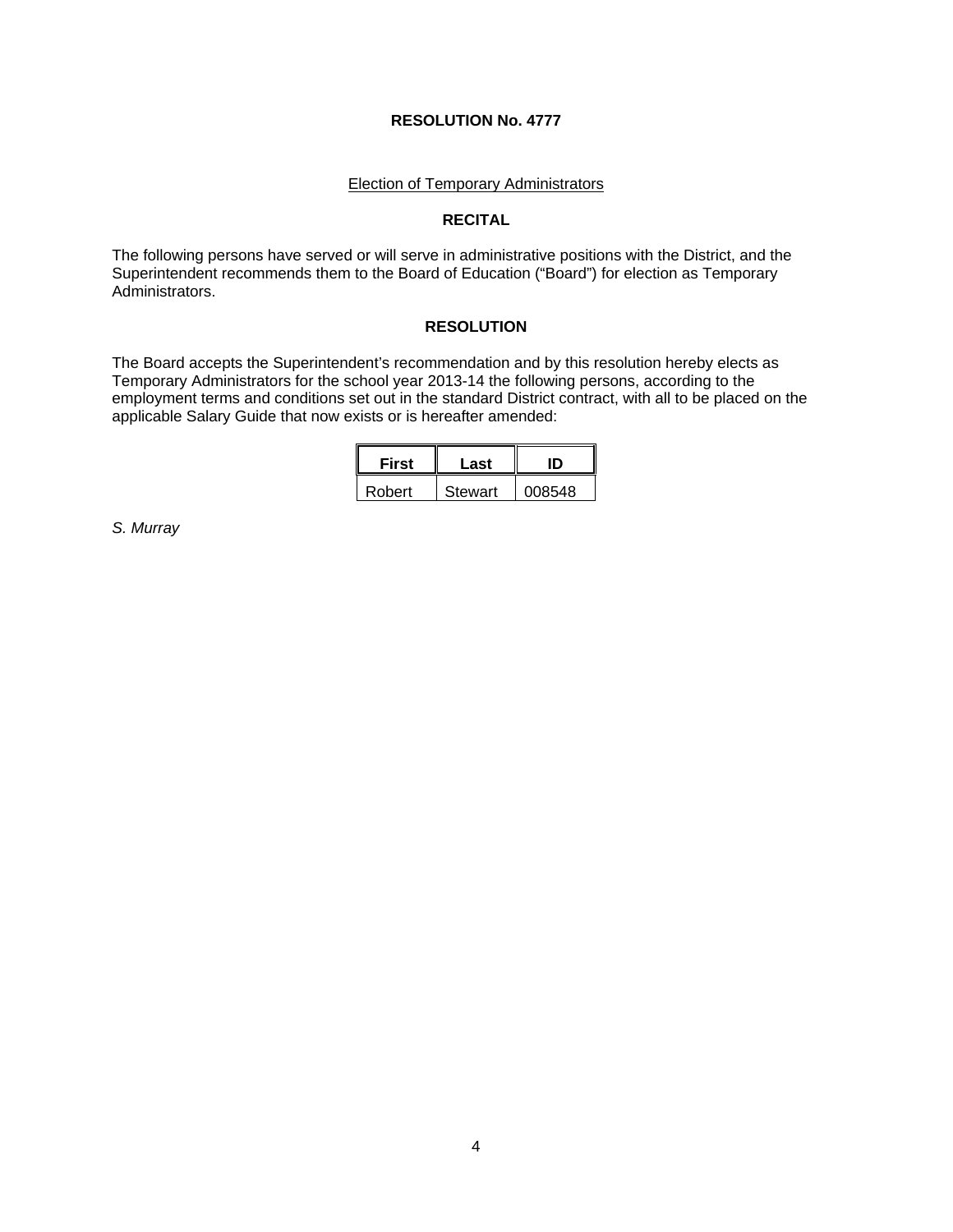## Election of Probationary Administrators (Full-time)

# **RECITAL**

On the advice of the Chief Human Resources Officer, the Superintendent recommends that the administrator listed below be elected as a Probationary Administrator.

### **RESOLUTION**

The Board of Education accepts the Superintendent's recommendation, and by this resolution hereby elects as Probationary Administrators for the school year 2013-14 the following persons, subject to the employment terms and conditions set out in the standard form contract approved by legal counsel for the District and to be placed on the applicable Salary Guide that now exists or is hereafter amended:

| Full-time    |              |        |  |  |
|--------------|--------------|--------|--|--|
| <b>First</b> | Last         | חו     |  |  |
| Lisa         | Collins      | 020412 |  |  |
| Sabrina      | Flamoe       | 021754 |  |  |
| Emily        | Glasgow      | 021744 |  |  |
| Jeb          | <b>Hubbs</b> | 021748 |  |  |
| Michelle     | Markle       | 021749 |  |  |
| Alicia       | McMillen     | 021745 |  |  |
| Ruth         | Tucker       | 014615 |  |  |
| David        | Lizaola      | 019564 |  |  |
| Katherine    | Polizos      | 007833 |  |  |

*S. Murray*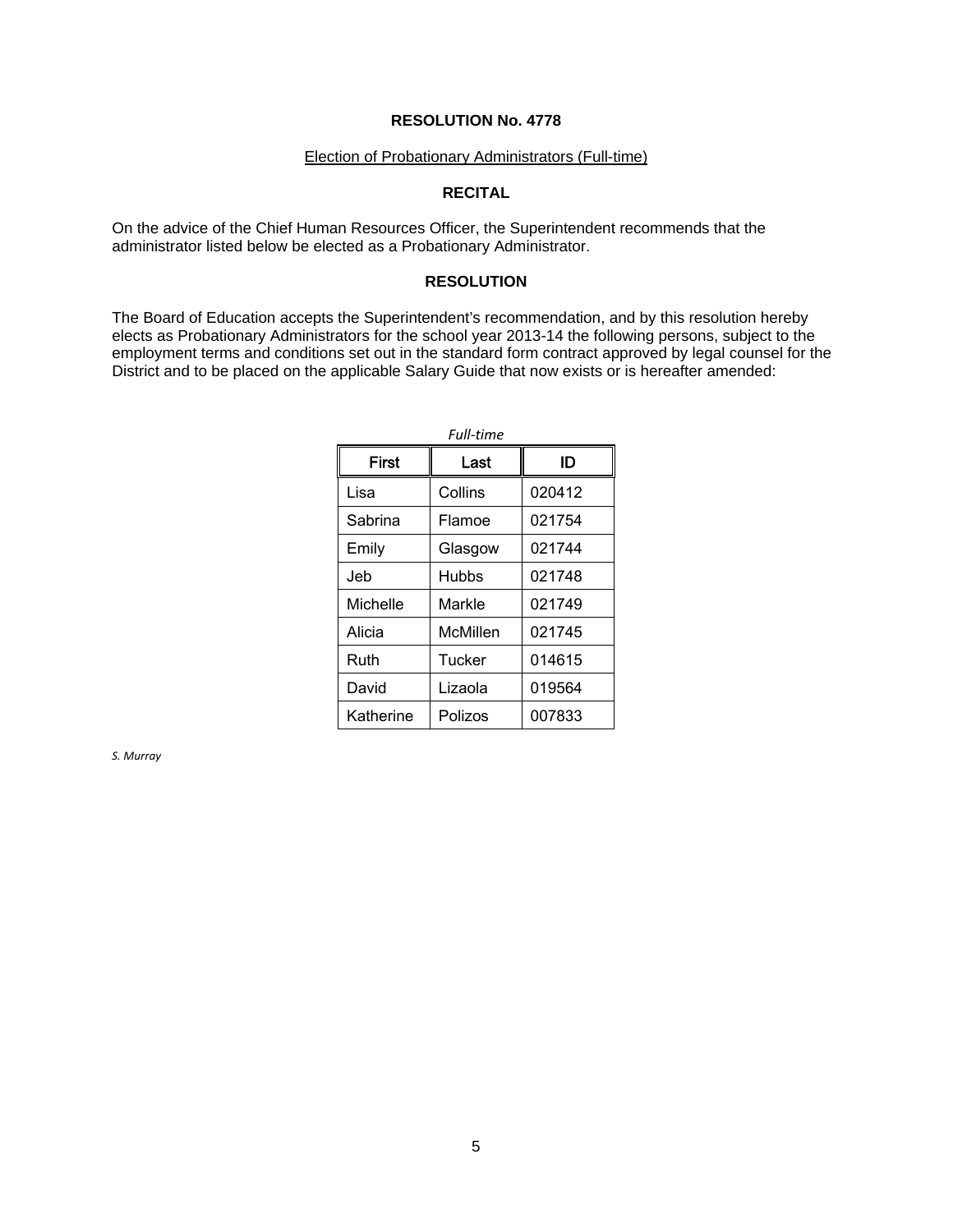# Purchases, Bids, Contracts

The Superintendent RECOMMENDS adoption of the following items:

Numbers 4779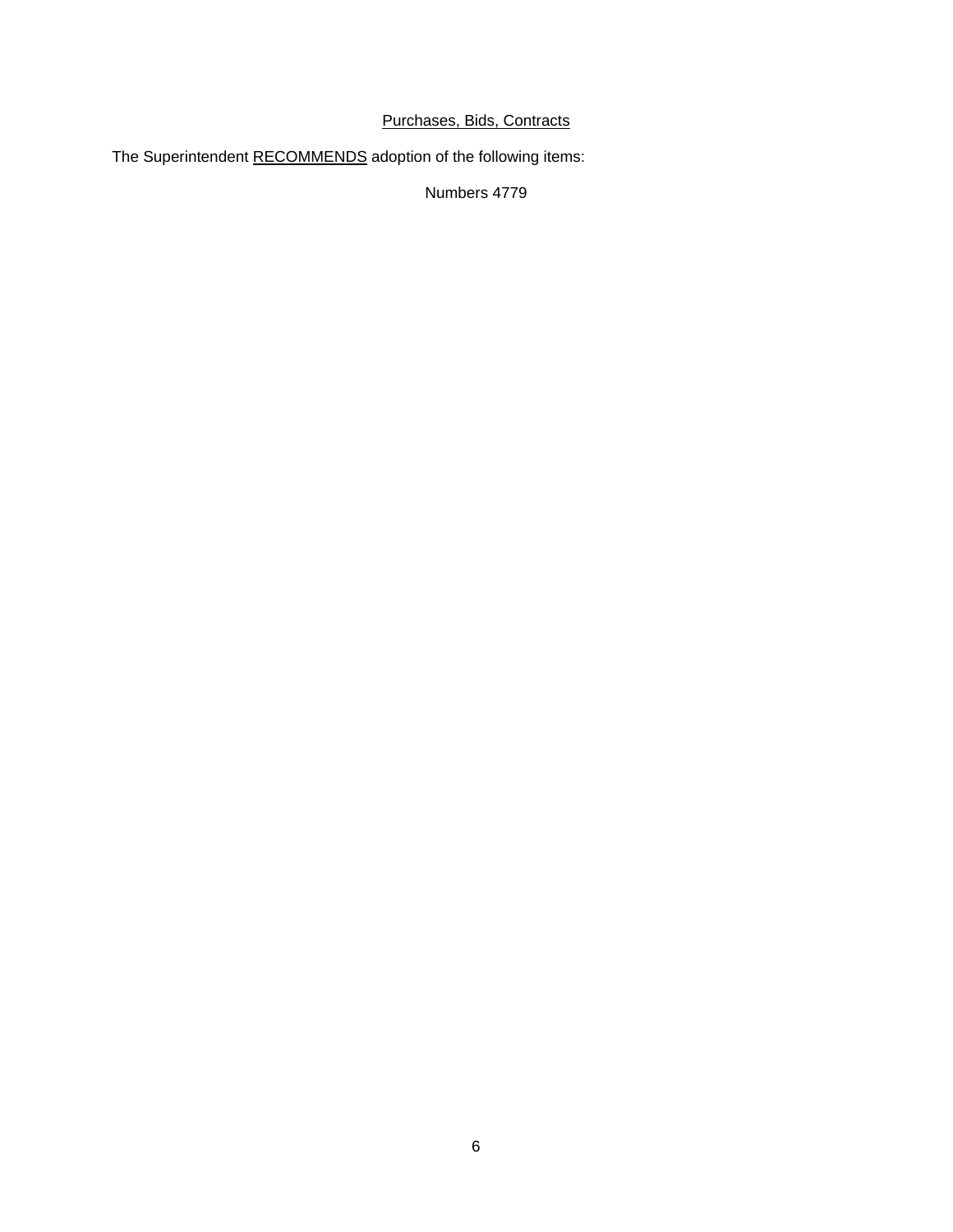## Expenditure Contracts that Exceed \$150,000 for Delegation of Authority

## **RECITAL**

Portland Public Schools ("District") Public Contracting Rules PPS-45-0200 ("Authority to Approve District Contracts; Delegation of Authority to Superintendent") requires the Board of Education ("Board") enter into contracts and approve payment for products, materials, supplies, capital outlay, equipment, and services whenever the total amount exceeds \$150,000 per contract, excepting settlement or real property agreements. Contracts meeting this criterion are listed below.

### **RESOLUTION**

The Superintendent recommends that the Board approve these contracts. The Board accepts this recommendation and by this resolution authorizes the Deputy Clerk to enter into agreements in a form approved by General Counsel for the District.

| <b>Contractor</b>                      | <b>Contract Term</b>              | <b>Contract Type</b>                    | <b>Description of Services</b>                                                                                                                  | <b>Contract</b><br><b>Amount</b> | Responsible<br>Administrator,<br><b>Funding Source</b>        |
|----------------------------------------|-----------------------------------|-----------------------------------------|-------------------------------------------------------------------------------------------------------------------------------------------------|----------------------------------|---------------------------------------------------------------|
| <b>Petrocard Systems</b><br>Inc.       | 7/3/2013                          | Purchase Order<br>PO 114187             | <b>Transportation Services:</b><br>Purchase school bus<br>gasoline on an as needed<br>basis for FY 2013/2014.                                   | \$200,000                        | T. Brady<br><b>Fund 101</b><br>Dept. 5560                     |
| Food Services of<br>America            | 7/2/2013                          | Purchase Order<br>PO 113849             | District Wide: Purchase<br>grocery items on an as<br>needed basis for FY<br>2013/2014.                                                          | \$1,250,000                      | G. Grether-Sweeney<br><b>Fund 202</b><br>Dept. 5570           |
| <b>Apple Computers</b><br>Inc.         | 7/2/2013                          | Purchase Order<br>PO 114161             | Roosevelt: Purchase 40 10-<br>packs 16GB Apple iPad2's<br>with wifi for Roosevelt High<br>School's Phase 2 of the<br>Technology Immersion Plan. | \$151,600                        | J. Klein<br><b>Fund 205</b><br>Dept. 5581<br>Grant G1307      |
| <b>AMSAN</b>                           | 7/3/2013                          | Purchase Order<br>PO 114190             | District Wide: Purchase<br>custodial supplies on an as<br>needed basis for FY<br>2013/2014.                                                     | \$800,000                        | T. Magliano<br><b>Fund 101</b><br>Dept. 5593                  |
| Coastwide<br>Laboratories              | 7/3/2013                          | Purchase Order<br>PO 114191             | District Wide: Purchase<br>custodial supplies on an as<br>needed basis for FY<br>2013/2014.                                                     | \$200,000                        | T. Magliano<br><b>Fund 101</b><br>Dept. 5593                  |
| <b>US Bank National</b><br>Association | 10/1/2013<br>through<br>9/30/2015 | Personal<br><b>Services</b><br>PS 59965 | District Wide: Administration<br>of Health Savings<br>Arrangement coupled with<br>high deductible OEBB Health<br>Plan.                          | \$1,983,860                      | T. Burton<br><b>Fund 101</b><br>Dept. varies on<br>enrollment |
| Columbia-Cascade<br>Construction, Inc. | 06/21/13<br>through<br>11/29/13   | Construction<br>C 59901                 | Faubion: Site work support<br>for placement and setup of<br>portable classroom<br>ITB #2013-1640                                                | \$170,500                        | J. Owens<br><b>Fund 451</b><br>Dept. 1248<br>Project DA004    |

## **NEW CONTRACTS**

### **NEW INTERGOVERNMENTAL AGREEMENTS ("IGAs")**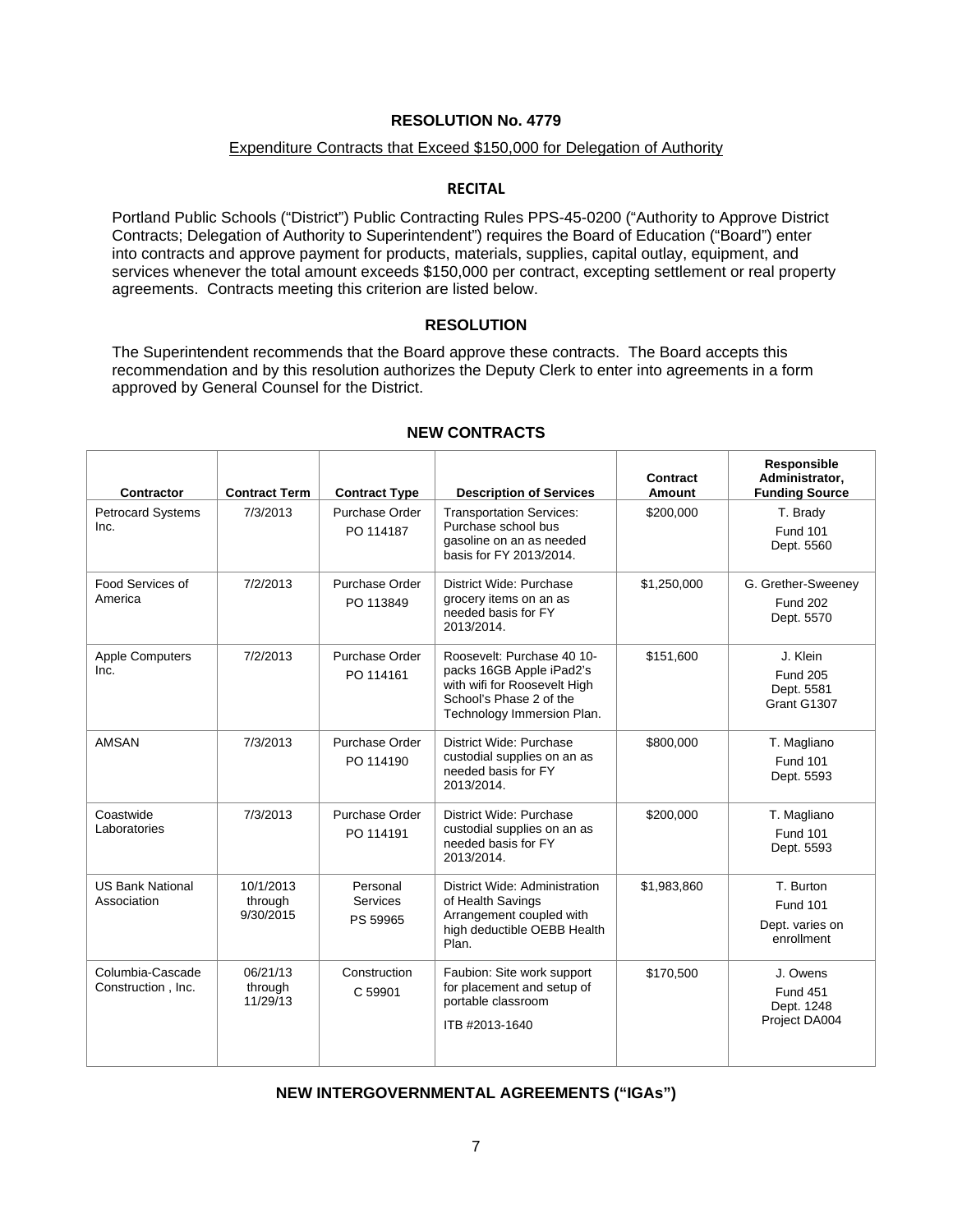### No New IGAs

### **AMENDMENTS TO EXISTING CONTRACTS**

No Amendments to Existing Contracts

*N. Sullivan*

#### **RESOLUTION No. 4780**

#### Revenue Contracts that Exceed \$25,000 Limit for Delegation of Authority

## **RECITAL**

Portland Public Schools ("District") Public Contracting Rules PPS-45-0200 ("Authority to Approve District Contracts; Delegation of Authority to Superintendent") requires the Board of Education ("Board") to enter into and approve all contracts, except as otherwise expressly authorized. Contracts exceeding \$25,000 per contractor are listed below.

## **RESOLUTION**

The Superintendent recommends that the Board approve these contracts. The Board accepts this recommendation and by this resolution authorizes the Deputy Clerk to enter into agreements in a form approved by General Counsel for the District.

# **NEW CONTRACTS**

| Contractor                    | <b>Contract Term</b>            | <b>Contract Type</b> | <b>Description of Services</b>                                                                                                                                                                                                                                             | Contract<br>Amount | Responsible<br>Administrator.<br><b>Funding Source</b> |
|-------------------------------|---------------------------------|----------------------|----------------------------------------------------------------------------------------------------------------------------------------------------------------------------------------------------------------------------------------------------------------------------|--------------------|--------------------------------------------------------|
| Teachers<br>Development Group | 07/01/13<br>through<br>06/30/15 | R 59926              | <b>Teachers Development Group</b><br>will reimburse PPS for all<br>salary and fringe for Cate<br>Boyce for the 2013-14 and<br>2014-15 school years, during<br>which time Ms. Boyce will<br>participate in a Research and<br><b>Professional Development</b><br>Fellowship. | \$294.745          | S. Murray                                              |

# **NEW INTERGOVERNMENTAL AGREEMENTS / REVENUE ("IGA/Rs")**

| Contractor                                     | <b>Contract Term</b>            | <b>Contract Type</b> | <b>Description of Services</b>                                                                                                                                                                                             | Contract<br>Amount | Responsible<br>Administrator,<br><b>Funding Source</b>           |
|------------------------------------------------|---------------------------------|----------------------|----------------------------------------------------------------------------------------------------------------------------------------------------------------------------------------------------------------------------|--------------------|------------------------------------------------------------------|
| Clackamas Education<br>Service District        | 07/01/12<br>through<br>06/30/14 | IGA/R 59937          | Columbia Regional Program<br>will provide pre-school<br>classroom services for<br>regionally eligible deaf-hard of<br>hearing students ages 3-5.                                                                           | \$74.475           | R. Weber<br><b>Fund 299</b><br>Dept. 9999<br>Grant S0163         |
| State of Oregon,<br>Department of<br>Education | 07/01/13<br>through<br>06/30/15 | IGA/R 59939          | Columbia Regional Program<br>will provide educational<br>services for children birth to<br>age 21 who have severe low-<br>incidence disabilities and live<br>in Clackamas, Multnomah,<br>Hood River and Wasco<br>counties. | \$18,132,892       | R. Weber<br><b>Fund 205</b><br>Dept. 9999<br>Grant G1341 & G1342 |

## **AMENDMENTS TO EXISTING CONTRACTS**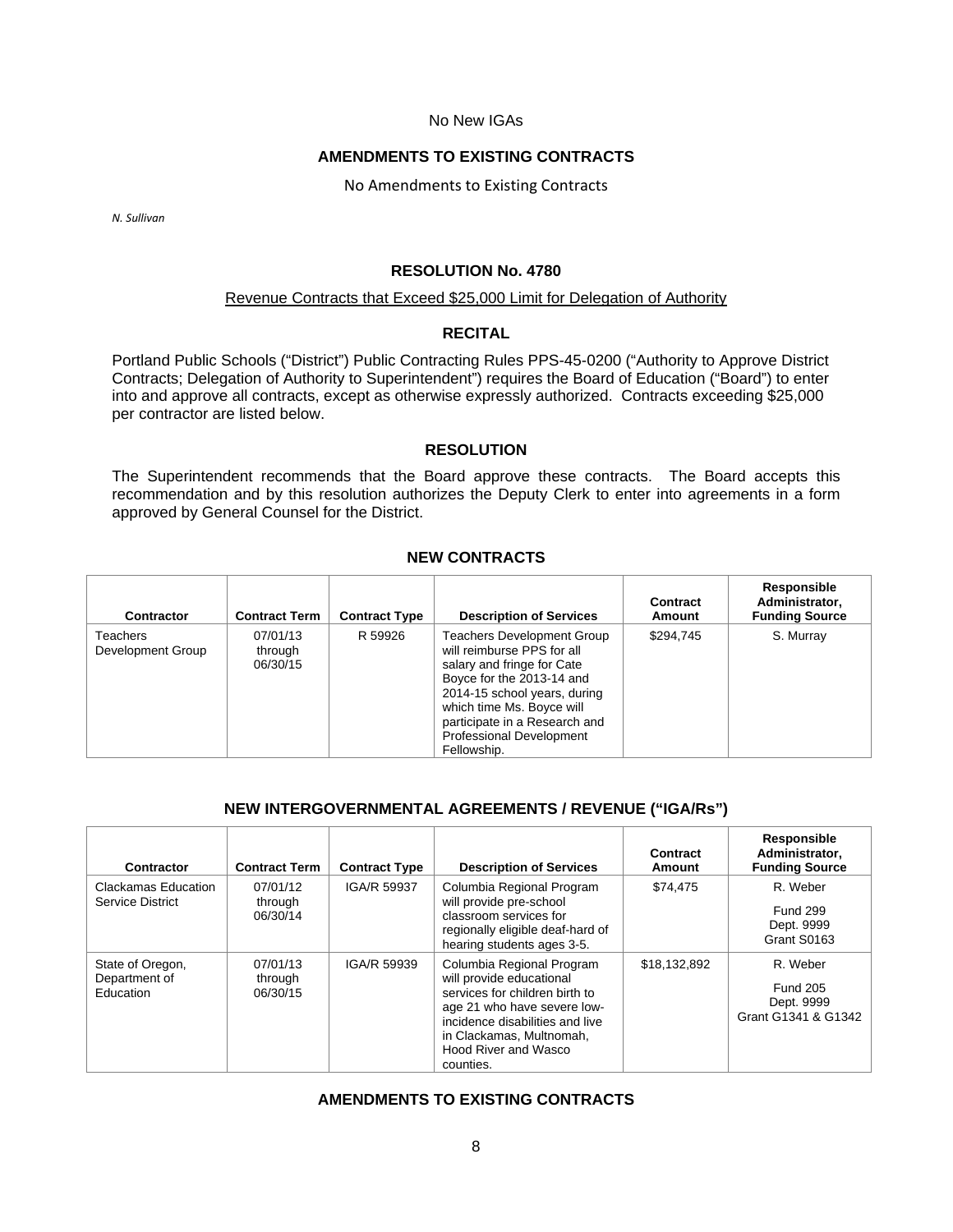# No Amendments to Existing Contracts

# **LIMITED SCOPE REAL PROPERTY AGREEMENTS AND AMENDMENTS**

No Limited Scope Real Property Agreements and Amendments

*N. Sullivan*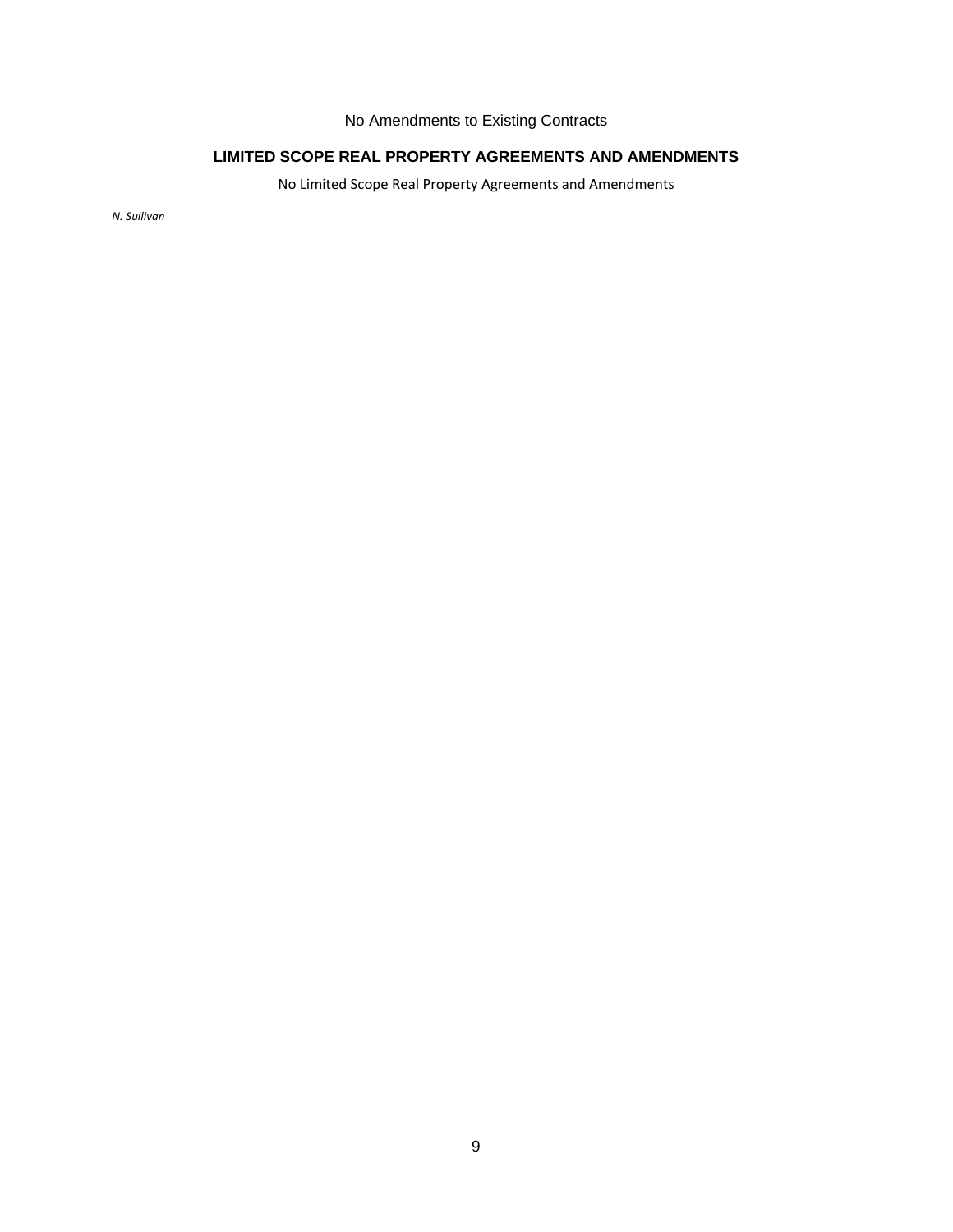### Other Matters Requiring Board Approval

The Superintendent RECOMMENDS adoption of the following items:

Numbers 4781 through 4783

### **RESOLUTION No. 4781**

## Resolution amending Resolution No. 4775 to Clarify Intent to Make FY 2013/14 Appropriations for School District No. 1J, Multnomah County, Oregon

### **RECITALS**

- A. On June 17, 2013, by way of Resolution No. 4775, and under the provisions of Oregon Local Budget Law (ORS Ch. 294), the Board of Education for School District No. 1J, Multnomah County, Oregon ("District"), adopted the FY 2013/14 budget, imposed taxes and categorized taxes.
- B. Attachment A to Resolution No. 4775 was adopted to comply with ORS 294.456(4), which requires school districts to appropriate funds in separate amounts in each major fund for each major function, as prescribed by the Oregon Department of Education. Attachment A complies with this requirement.
- C. Although Resolution No. 4775 expressly adopts Attachment A, it failed to use the term "appropriate" when doing so. The Oregon Department of Revenue recommends use of this term to make it clear that the Board of Directors is appropriating the amounts in Attachment A for expenditure in fiscal year 2013/2014 in compliance with ORS 294.456(2).
- D. This resolution amends Resolution No. 4775 to clarify the Board's intent to make appropriations for the fiscal year 2013/14 budget as set forth in Attachment A.
- E. The below resolution does not change the amounts of the appropriations as presented in Attachment "A" to Resolution No. 4775 or make any other modification to the budget, tax levies, or other substantive matters adopted or approved pursuant to Resolution No. 4775.

### **RESOLUTION**

1. BE IT RESOLVED, that Resolution No. 4775 is amended to add the following provision: The District's Board of Education hereby appropriates for the fiscal year beginning July 1, 2013, the amounts set forth in Attachment "A" to Resolution No. 4775 for the purposes described therein.

*D. Wynde / N. Sullivan*